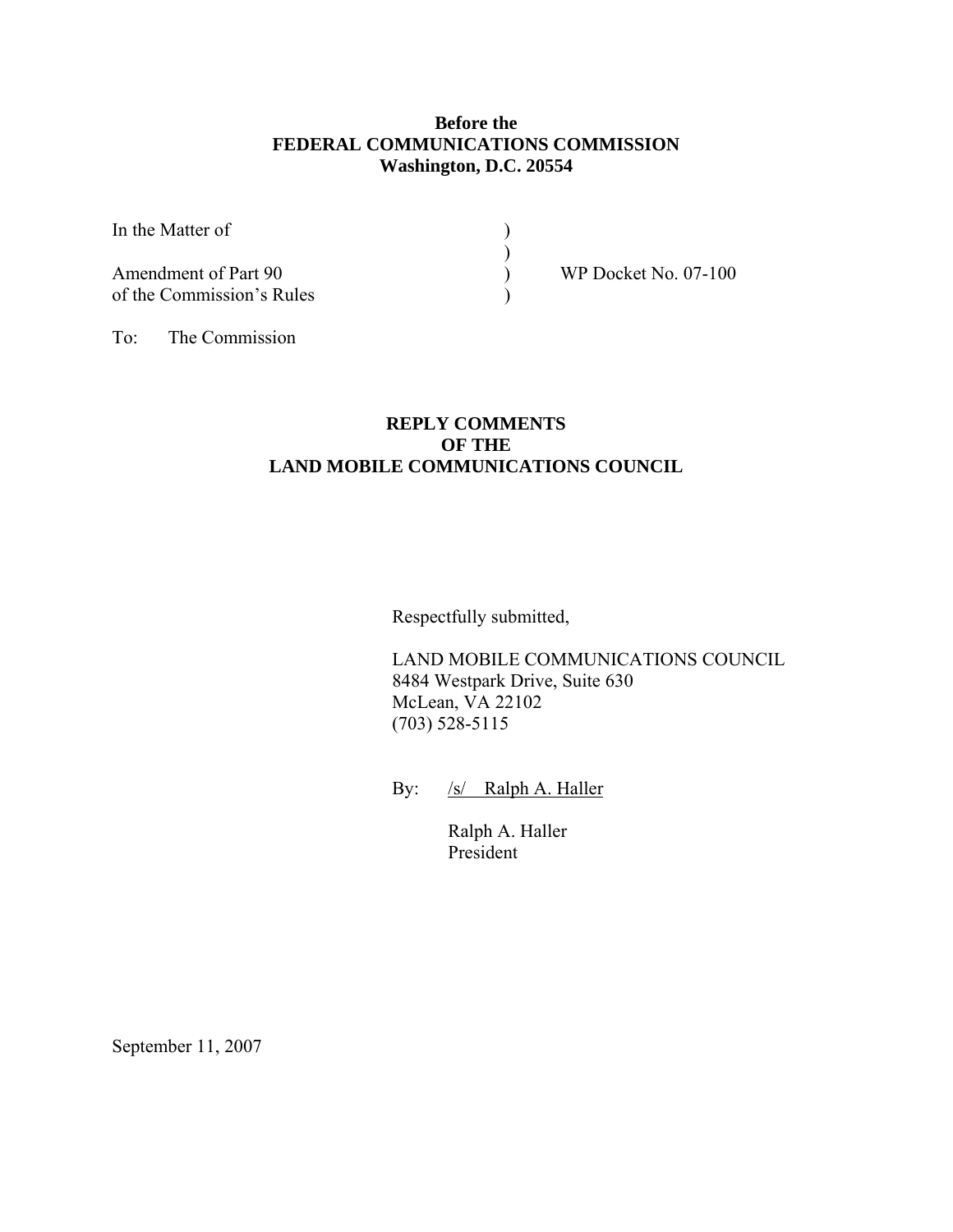#### **Before the FEDERAL COMMUNICATIONS COMMISSION Washington, D.C. 20554**

| In the Matter of                                  |  |
|---------------------------------------------------|--|
| Amendment of Part 90<br>of the Commission's Rules |  |

WP Docket No. 07-100

To: The Commission

## **REPLY COMMENTS OF THE LAND MOBILE COMMUNICATIONS COUNCIL**

The Land Mobile Communications Council ("LMCC"), pursuant to Section 1.415 of the Federal Communication Commission ("FCC" or "Commission") Rules and Regulations, 47 C.F.R. § 1.415, hereby respectfully submits its Reply Comments in the above-captioned proceeding. $<sup>1</sup>$  $<sup>1</sup>$  $<sup>1</sup>$ </sup>

## **I. INTRODUCTION**

 LMCC is a non-profit association of organizations representing virtually all users of land mobile radio systems, providers of land mobile services, and manufacturers of land mobile radio equipment. LMCC acts with the consensus, and on behalf, of the vast majority of public safety, business, industrial, transportation and private commercial radio users, as well as a diversity of land mobile service providers and equipment manufacturers. Membership includes the following organizations:

- American Association of State Highway and Transportation Officials (AASHTO)
- American Automobile Association (AAA)
- American Petroleum Institute (API)

 $\overline{a}$ 

- Association of American Railroads (AAR)
- Association of Fish and Wildlife Agencies (AFWA)

<span id="page-1-0"></span><sup>&</sup>lt;sup>1</sup> Notice of Proposed Rulemaking and Order, WP Docket No. 07-100, 22 FCC Rcd 9595 (May 14, 2007) ("*NPRM*" or "*Notice*").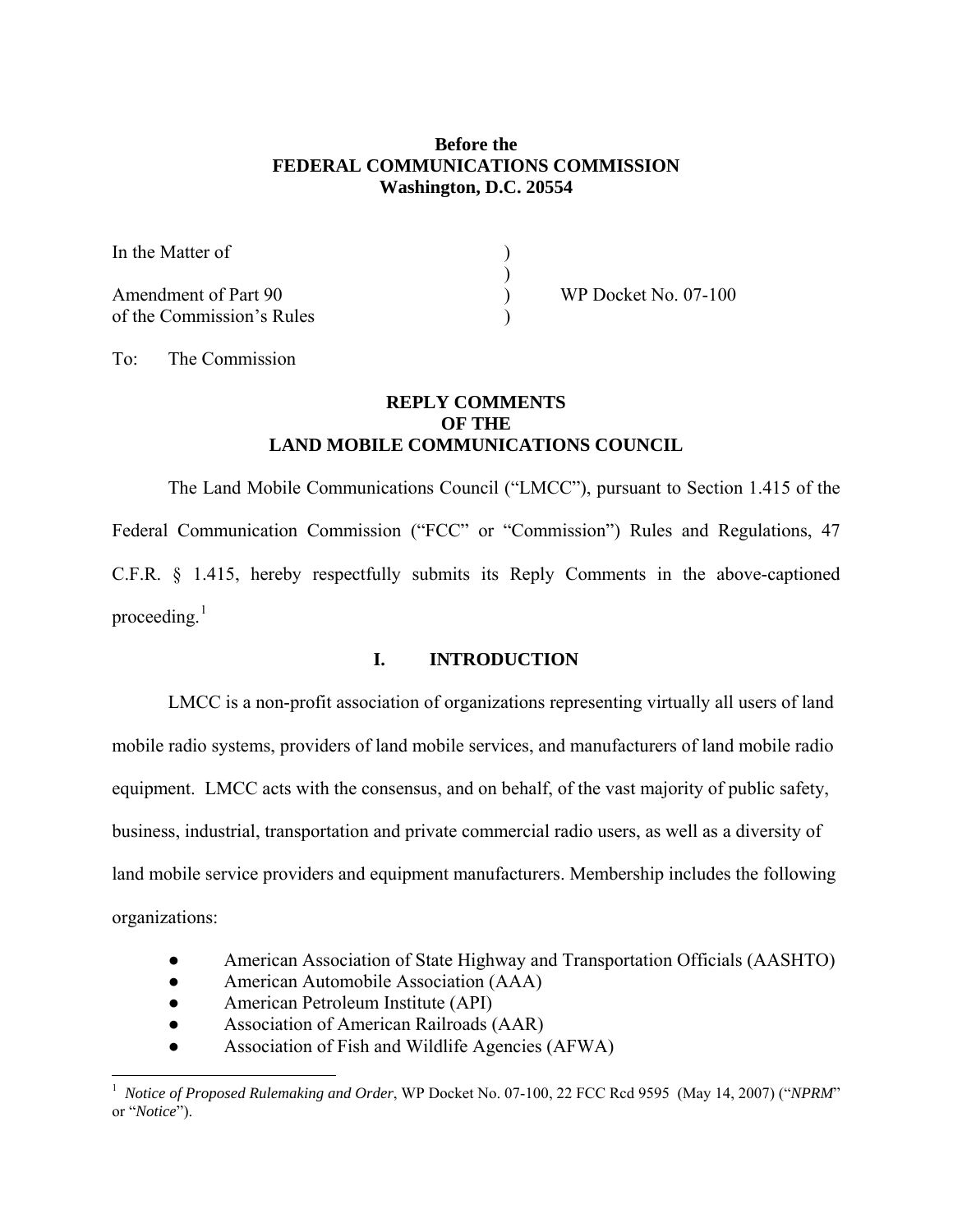- Association of Public-Safety Communications Officials-International, Inc. (APCO)
- Aviation Spectrum Resources, Inc. (ASRI)
- Central Station Alarm Association (CSAA)
- Enterprise Wireless Alliance (EWA)
- Forest Industries Telecommunications (FIT)
- Forestry-Conservation Communications Association (FCCA)
- Intelligent Transportation Society of America, Inc. (ITSA)
- International Association of Fire Chiefs (IAFC)
- International Municipal Signal Association (IMSA)
- MRFAC, Inc. (MRFAC)
- National Association of State Foresters (NASF)
- PCIA The Wireless Infrastructure Association (PCIA)
- Telecommunications Industry Association (TIA)
- Utilities Telecom Council (UTC)

The individual members of these constituent organizations collectively represent a very significant portion of the FCC's Part 90 licensees. Thus, LMCC and its members have a direct interest in the instant FCC proposal to amend certain Part 90 rules so as to facilitate new wireless technologies, devices and services, and to provide rules that are readily understood by the public. $2$ 

## **II. REPLY COMMENTS**

 LMCC, in these reply comments, addresses some of the additional proposals for modification to Part 90 of the Commission's rules provided by other commenters, which were not specifically raised in the NPRM. The NPRM did, however, request comment on other potential Part 90 rule changes.<sup>[3](#page-2-1)</sup> In the following paragraphs, LMCC addresses some of these additional proposals.

**Station Identification**. Motorola, in its comments, suggested that the Commission review §90.425 of its rules regarding call signs and station identification for systems operating

<span id="page-2-0"></span> $\overline{a}$ <sup>2</sup> *NPRM* at ¶ 2.

<span id="page-2-1"></span><sup>3</sup> *NPRM* at ¶ 1.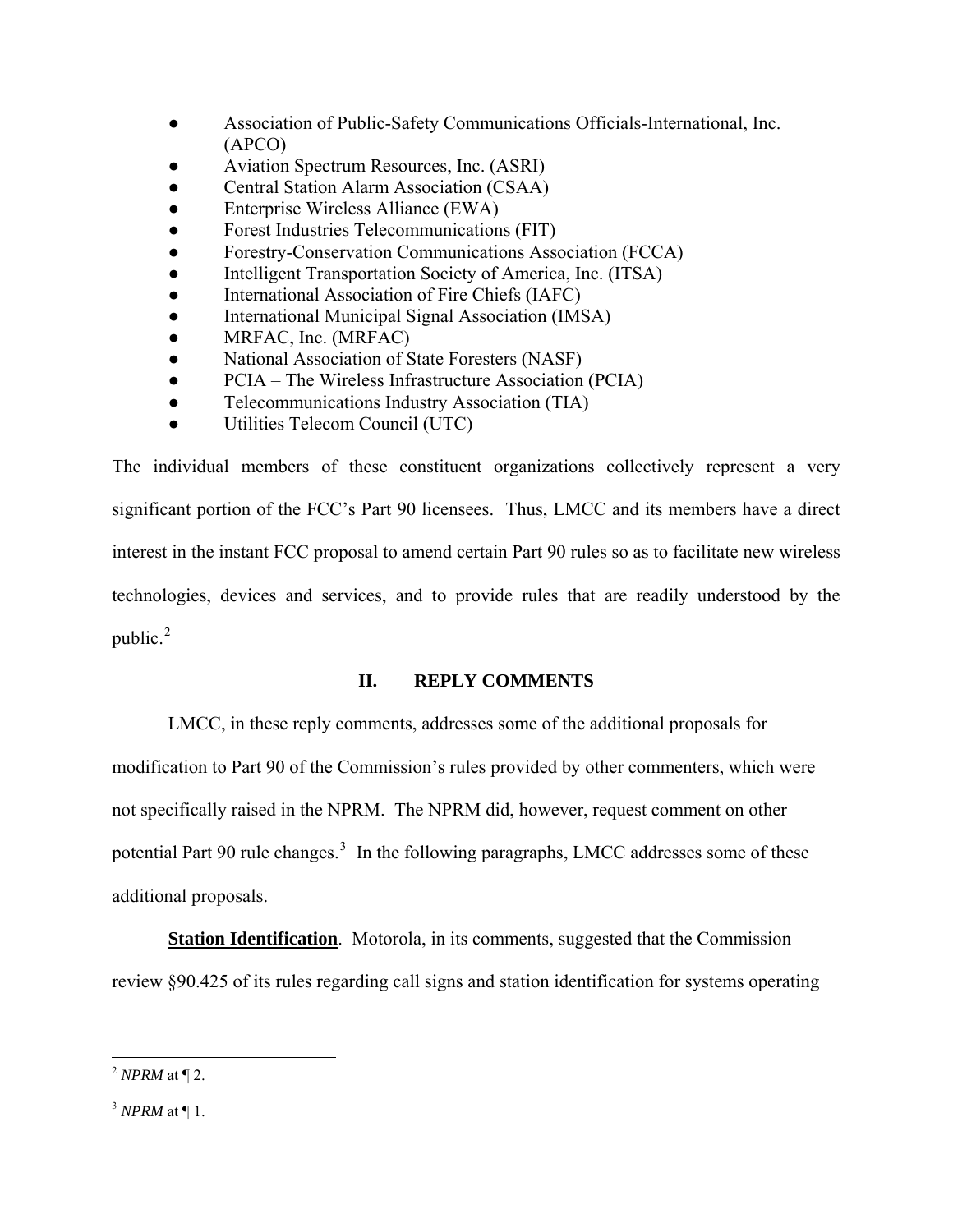under Part  $90<sup>4</sup>$  $90<sup>4</sup>$  $90<sup>4</sup>$  In particular, Motorola suggested that the Commission 1) allow, in general, the transmission of the required station identification using digital signals instead of Morse code; and 2) allow private land mobile radio (PLMR) licensees operating multi-site networks to utilize a single call sign for the required station identification. LMCC supports both of these proposals as they would eliminate unnecessary burdens on licensees, while still ensuring that stations can still be identified.

 With respect to the transmission of station identification using digital signals, LMCC notes that more and more digital systems are being implemented. As such, it makes sense to allow station identification to be made using digital signals for stations employing digital transmissions. This has already been implemented for the 800 MHz band<sup>[5](#page-3-1)</sup> for systems with exclusive licenses, and proposed for the 700 MHz band.<sup>[6](#page-3-2)</sup> Similar flexibility is justified for other PLMR frequency bands where the licensee has a protected service area or has been granted FB8 status. The necessary changes could be implemented through appropriate modifications to §90.425.

 With respect to multi-site PLMR networks using a single call sign for station identification, LMCC notes that managing multiple call signs is a difficulty for large trunked systems. The Universal Licensing System (ULS) database only allows six sites per license, so the larger systems can end up with numerous call signs, also considering that there are separate licenses for each Radio Service code. Public Safety, for example, has separate Radio Service Codes for 700 MHz trunking, 800 MHz trunking, and NPSPAC trunking. It becomes

<span id="page-3-0"></span> 4 *See* Comments of Motorola on the NPRM, Pages 13-15.

<span id="page-3-1"></span><sup>5</sup> *See* §90.647.

<span id="page-3-2"></span><sup>6</sup> *Fifth Memorandum Opinion and Order,Sixth Report and Order, and Seventh Notice Of Proposed Rulemaking*, WT Docket No. 96-86, (January 7, 2007) at ¶ 41.